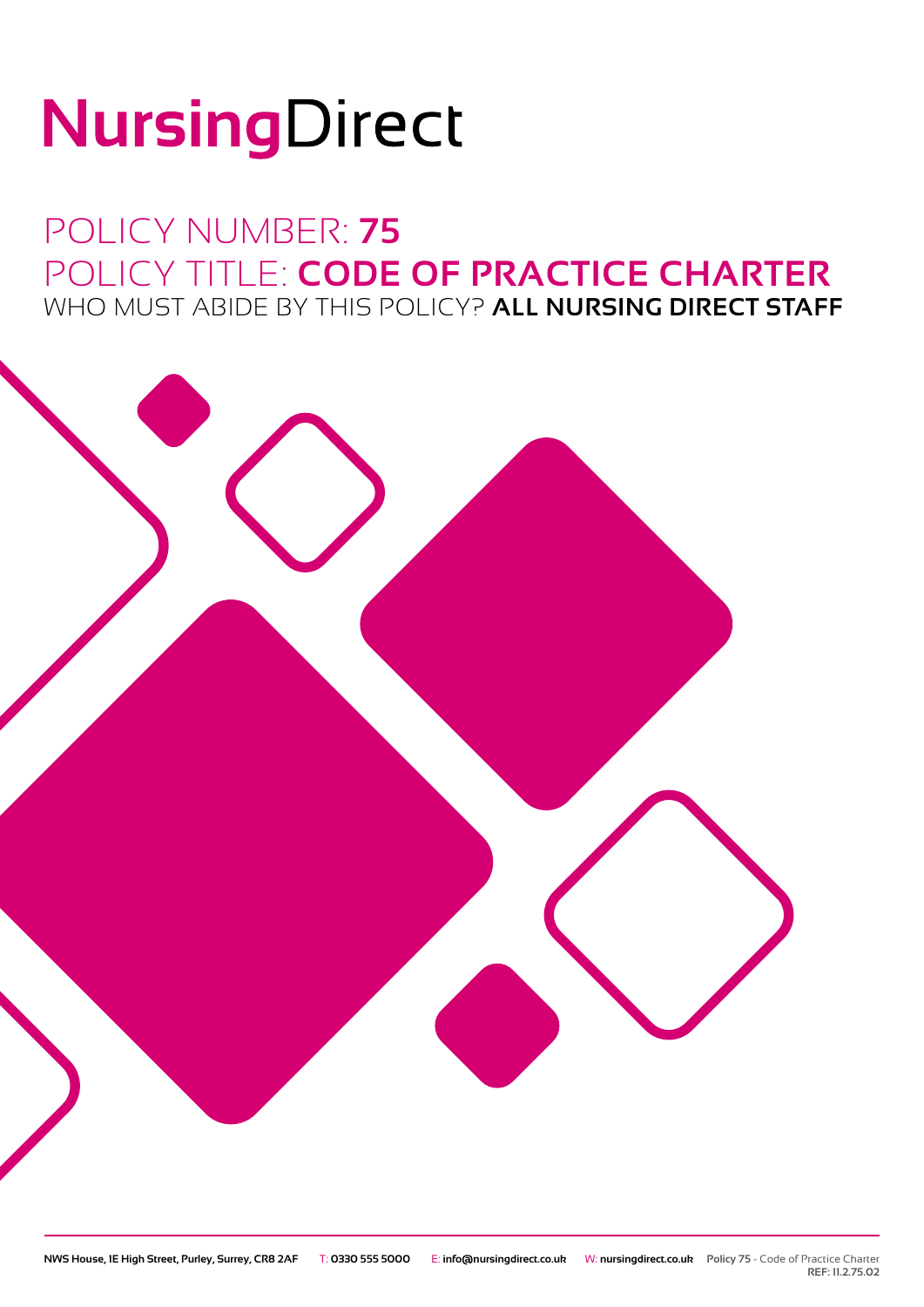### CODE OF PRACTICE CHARTER

#### **THE PURPOSE OF THIS POLICY**

To inform staff about the Code of Practice Charter.

#### **FOR EMPLOYERS**

As a social care employer, Nursing Direct will make sure people are suitable to enter the social care workforce and understand their roles and responsibilities by

- Using rigorous and thorough recruitment and selection processes focused on making sure that only people who have the appropriate knowledge and skills and who are suitable to provide social care a re allowed to enter your workforce;
- Checking criminal records, relevant registers and indexes and assessing whether people are capable of carrying out the duties of the job they have been selected for before confirming appointments; • Seeking and providing reliable references;
- Giving staff clear information about their roles and responsibilities, relevant legislation and the organisational policies and procedures they must follow in their work; and
- Managing the performance of staff and the organisation to ensure high quality services and care.

As a social care employer, Nursing Direct have written policies and procedures in place to enable social care workers to meet the GSCC's Code of Practice for Social Care Workers. We have in place policies and procedures to deal with dangerous, discriminatory or exploitative behaviour and practice.

#### **POLICY**

- 1. Code of Conduct
- 2. Recruitment policy<br>3. Timesheet policy
- Timesheet policy
- 4. Complaints procedure<br>5. CPD mandatory policy
- 5. CPD mandatory policy
- 6. Medication Policy<br>7. Whistle blowing
- 7. Whistle blowing<br>8. Prevention & det
- 8. Prevention & detection of abuse<br>9. Safe Administration of Intravence
- 9. Safe Administration of Intravenous drugs<br>10. Criminal Records Check
- Criminal Records Check
- 11. Handling of disclosures and disclosure information
- 12. Diversity and Equality policy<br>13. Data protection and subject a
- 
- 13. Data protection and subject access<br>14. Dealing with difficult behaviour 14. Dealing with difficult behaviour<br>15. Managing risk across the organ
- Managing risk across the organisation
- 16. Health and Safety
- 17. Infection Control Policy<br>18. Fire Safety Policy
- 18. Fire Safety Policy<br>19. Maintenance of E
- 19. Maintenance of Equipment and Safety checks<br>20. Contingency Plan
- 20. Contingency Plan<br>21. Confidentiality
- Confidentiality
- 22. Smoking and Alcohol use<br>23. Record Keeping
- 23. Record Keeping<br>24. Caldicott require
- 
- 24. Caldicott requirements<br>25. Uniform requirements Uniform requirements
- 26. MRSA
- 27. Reasons why temporary workers may be excluded form our register and grievance procedure<br>28. HIV
- 28. HIV
- 29. Restrictions on behaviour
- Awareness of culture and ethnicity
- 31. ID worn by temporary workers
- 32. Withdrawing service from a client<br>33. Occupational Health and Safety F
- Occupational Health and Safety Policy
- 34. Environmental policy
- 35. Dignity and Privacy<br>36. Car Insurance and u
- Car Insurance and use of cars
- 37. Diversity and Equality policy
- 38. Statement of finance for our services
- 39. Physical restraint
- 40. Audit Inspection
- 41. Quality Assurance Policy
- 42. Anti Fraud anti theft anti corruption
- 43. Protecting Service Users Rights 44. Incident reporting and investigating
- 45. COSHH policy
- 
- 46. Accident and incidents policy<br>47. Client Feedback policy 47. Client Feedback policy
- 48. Induction and training
- 49. Personal planning and development
- 50. Safeguarding of children and vulnerable adults<br>51. Staff supervision and appraisal
- 51. Staff supervision and appraisal<br>52. Use and storage of medicines
- 52. Use and storage of medicines<br>53. Care users Policy
- 53. Care users Policy<br>54. Legacy
- 54. Legacy<br>55. Review
- 55. Review of care services<br>56. Procedure for Needle st
- 56. Procedure for Needle stick Injuries<br>57. Handling Money & Financial Policy
- 57. Handling Money & Financial Policy<br>58. No response/reply on home call pr
- 58. No response/reply on home call procedure<br>59. No key holding policy and procedure
- 59. No key holding policy and procedure
- 60. Philosophy of Care
- 61. Quality Monitoring
- 62. Allocation of temporary workers to clients
- 63. Supervision and staff support<br>64. Lone worker Policy
- 64. Lone worker Policy<br>65. Statement re comp
- Statement re competency and capacity of staff for service
- 66. Homecare and nursing Policy 67. Records kept in the home
- 68. Care Assessment plans and service user records
- 69. Death of a service user<br>70. Emergency Procedures
- 
- 70. Emergency Procedures<br>71. Fire Safety in the home<br>72. Gratuities and Gifts Fire Safety in the home
- 72. Gratuities and Gifts<br>73. Health and Welfare
- 73. Health and Welfare of customers using services
- 74. Dignity in Care Charter<br>75. Code of Practice charte
- 75. Code of Practice charter<br>76. Care Certificate<br>77. Basic Skills Testing & Str
- Care Certificate
- 77. Basic Skills Testing & Strategy<br>78. Childrens Safeguarding
- 78. Childrens Safeguarding<br>79. Adults Safeguarding
- 79. Adults Safeguarding<br>80. Mandatory Reguirem Mandatory Requirements for Private Nursing Staff
- 
- 81. Agency Workers 82. Business Continuity Management
- 
- 83. Clinical Governance<br>84. Registration Accredi
- 84. Registration Accreditation<br>85 Medication Medication
- 
- 86. Language
- 87. Bed Rail
- 88. Prevent<br>89. Chaperd

93. Anti Slavery<br>94. Recruitment

89. Chaperone<br>90. Incidents &

and practice learning;

- Incidents & Serious Accidents
- 91. Infection Control Guidance<br>92. Use of & Storage of Medici 92. Use of & Storage of Medicines<br>93. Anti Slavery

**develop their skills and knowledge.**

professional development; and

to carry out any aspects of their work.

**operate with the GSCC's proceedings.**

responsibility to comply with it;

GSCC's code of practice

relation to the codes;

workers;

GSCC; and

GSCC.

Recruitment of Ex-Offenders

new and changing roles and responsibilities;

**As a social care employer, we provide training and development opportunities to enable social care workers to strengthen and** 

• By providing induction, training and development opportunities to help social care workers do their jobs effectively and prepare for

• Contributing to the provision of social care and social work education and training, including effective workplace assessment

• Supporting staff in posts subject to registration to meet the GSCC's eligibility criteria for registration and its requirements for continuing

• Responding appropriately to social care workers who seek assistance because they do not feel able or adequately prepared

**As a social care employer, you must promote the GSCC's codes of practice to social care workers, service users and carers and co-**

• This charter is to inform workers that Nursing Direct promote

• We will inform social care workers of this code and their personal

• We will make service users and carers aware of the Code of Practice for Social Care Workers and informing them about how to raise issues through policies and, if necessary, contact the GSCC in

• We will take into account of the GSCC's Code of Practice for Social Care Workers in making any decision that relates to the conduct of

• We will inform the GSCC about any misconduct by registered social care workers that might call into question their registration and inform the worker involved that a report has been made to the

• We will co-operating with GSCC investigations and hearings and responding appropriately to the findings and decisions of the